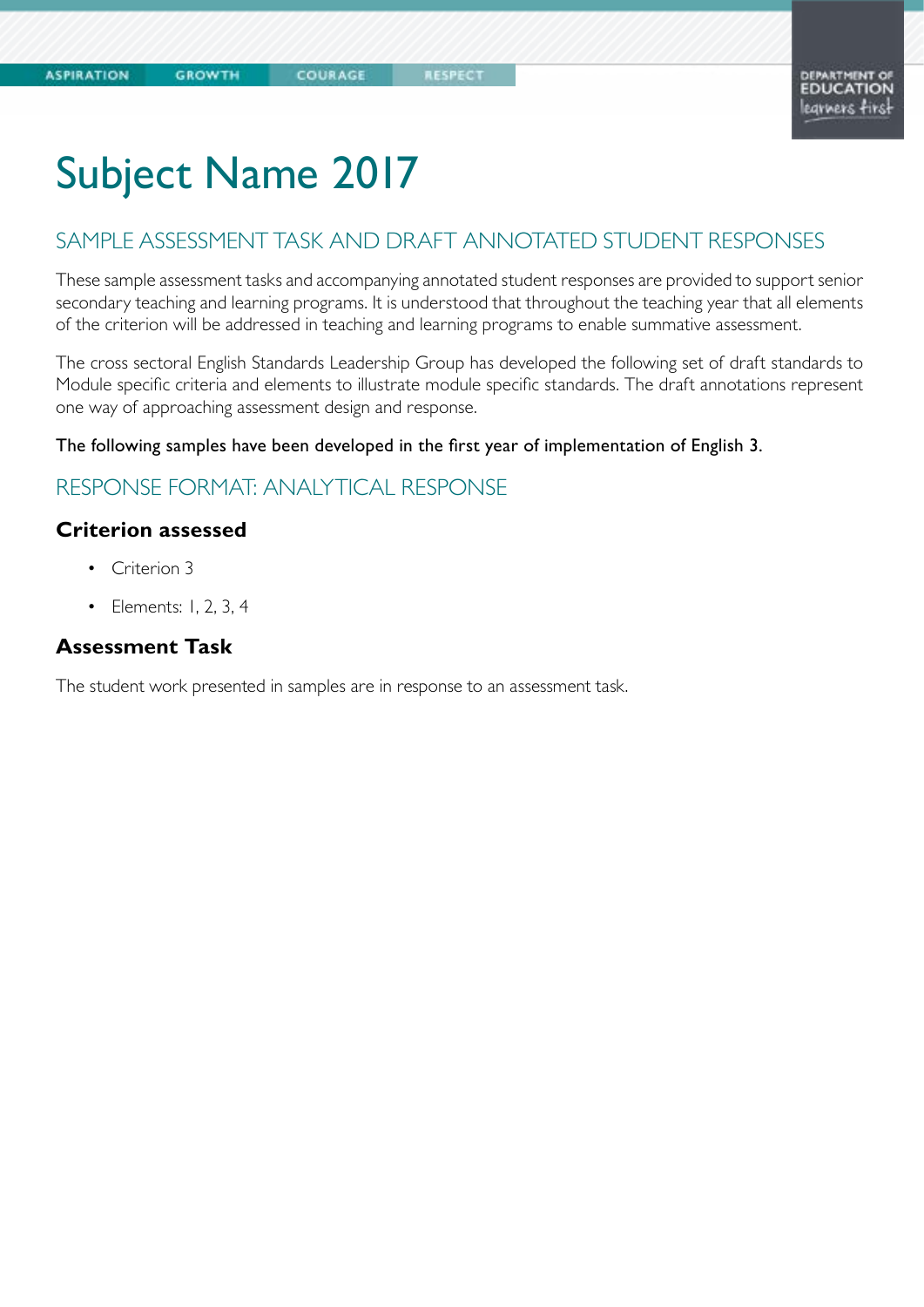# Assessment task-specific criteria matrix

Student responses have been matched to task-specific criteria and standards; those which best describe the student work in this sample are shown below. For more information about the course, criteria and standards, see relevant course information at: **https://www.tasc.tas.gov.au/students/courses/english/eng315117-1/**

### CRITERION 3

The learner:

| <b>Rating A</b>                                                              | <b>Rating B</b>                                         | <b>Rating C</b>                                  |
|------------------------------------------------------------------------------|---------------------------------------------------------|--------------------------------------------------|
| evaluates relationships between                                              | analyses relationships between                          | explains relationships between                   |
| texts and contexts                                                           | texts and contexts                                      | texts and contexts                               |
| evaluates different perspectives,                                            | analyses different perspectives,                        | explains different perspectives,                 |
| attitudes and values represented                                             | attitudes and values represented                        | attitudes and values represented                 |
| in texts*                                                                    | in texts*                                               | in texts*                                        |
| evaluates how texts* convey                                                  | analyses how texts* convey                              | explains how texts* convey                       |
| perspectives                                                                 | perspectives                                            | perspectives                                     |
| justifies their own considered<br>and coherent interpretations of<br>texts.* | defends their own reasoned<br>interpretation of texts.* | develops a reasoned<br>interpretation of texts.* |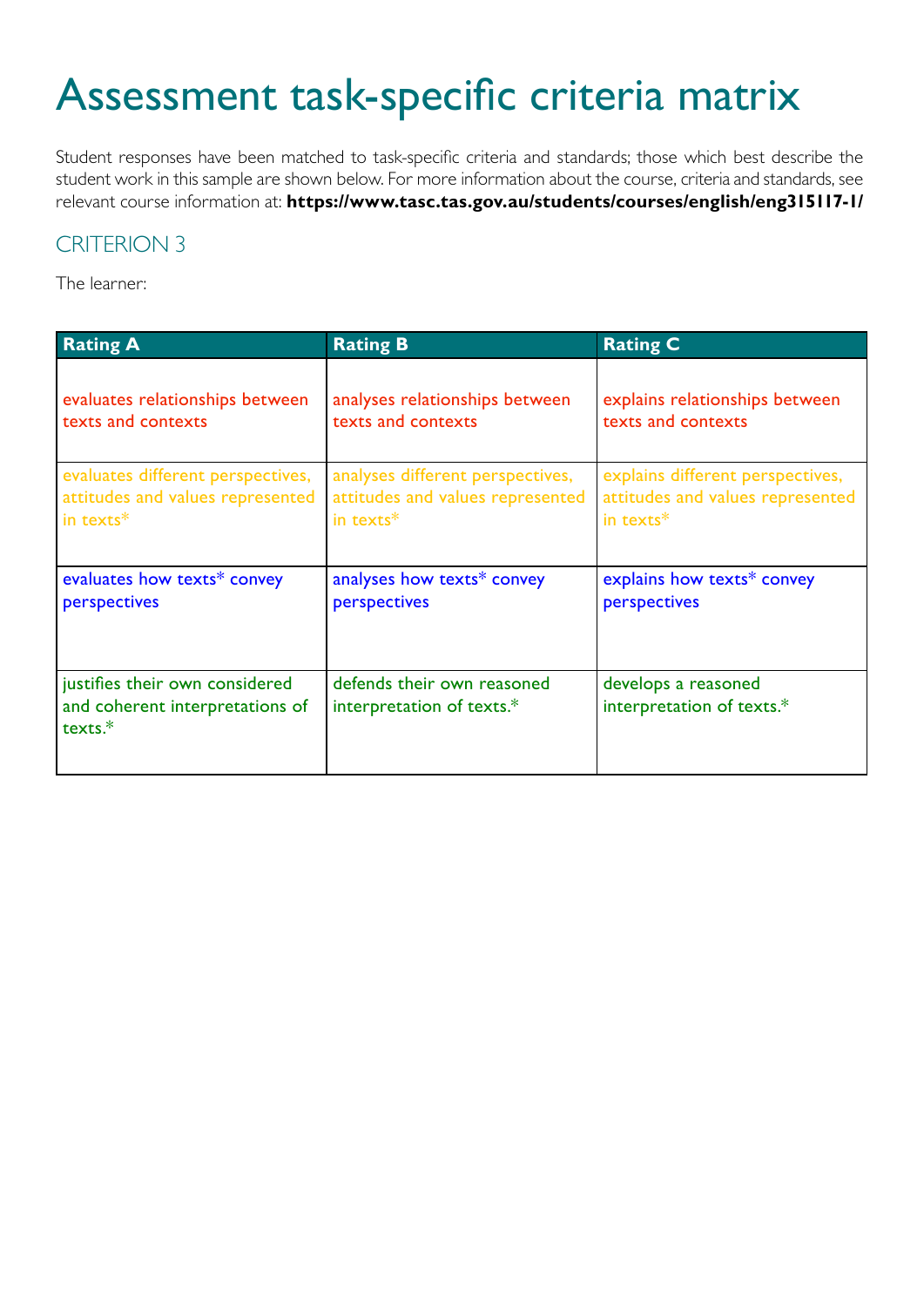# Student response – A rating C3E1 C3E2 C3E3 C3E4 All Annotations Clear

## **COMMENTS**

The annotations show the match to the assessment task-specific standards.

Seeking asylum in Australia is a topical and controversial issue and one around which people hold different perspectives that are invariably underpinned by attitudes to justice. Composers of media texts use persuasive techniques to appeal to their intended audiences and thus convey their own perspective regarding asylum seekers, as seen through Wunderman Sydney's advertisement, Andrew Bolt's opinion piece, and Shaun Tan's illustrated panel. These composers all hold different values, attitudes and assumptions in regards to asylum seekers, and all use persuasive techniques within their media texts to position audiences to adopt their particular position. They achieve this by employing written and visual techniques to champion or oppose the rights of immigrants, appealing to audiences' sense of logos, pathos, and ethos. The composers of these texts are thus able to position audiences to view asylum seekers through their own moral lens.

Appearing on an episode of The Gruen Transfer in 2010, Wunderman Sydney's 'Let Them In' advertisement effectively uses persuasive techniques to position the intended audience to rethink the political policy and social stigma around allowing asylum seekers into Australia and thus engage with the issue of social justice. The composers 'used the long-standing Aussie tradition of national pride [in] helping others' to appeal to audiences' patriotism and encourage them to 'leave a better legacy' (Gruen Transfer, 2016; Wunderman Sydney, 2016). The bold font supplements the bold argument to 'let boat people in', which is enhanced by the. blue text (blue being a colour with connotations of truth) – positioning audiences to trust the composers.

C.3 E.1: In the opening sentence, the student connects context (Australia), topic (asylum seekers) and the perspective (justice).

C.3 E.2: The topic of asylum seekers will be viewed through three different perspectives.

C.3 E.3: The students outlines the organising principle of persuasion, which is elaborated through

C.3 E.2: Values are significant in influencing the student's interpretation in the conclusion.

C.3 E.3 is addressed repeatedly throughout the essay through interpreting the meaning and analysing the impact of specific textual elements followed by explicitly articulating the audience response.

(Figure 1 Wunderman Sydney, 2016)

Leave a better legacy,

Let boat people in.

Australia.

The advertisement establishes an ironic tone by juxtaposing two children: one whose 'great-grandfather helped Jews escape from Nazis' and one whose grandfather – in keeping with government policy from the context of composition 'turned away the boat people' (Wunderman Sydney, 2016). By using diegetic sound to show both children receiving the same amount of applause (even going so far as to give the latter a louder ovation), the advertisement creates a false equivalence between 'smuggling Jews into Poland' and leaving the 'boat people to die' (Wunderman Sydney, 2016). The composers satirise the belief that asylum seekers are an encroaching force by depicting Nazis as an analogy for refugees. By comparing the arrival of those seeking refuge to the atrocities committed by the Nazi Party, the composers highlight how dissimilar the two are. The effect is to debunk the belief that refugees are dangerous.

C.3 E.1: Comparing contexts within and without the text enables a complex interpretation by considering how multiple perspectives interact.

C.3 E.3 Combining evaluation and logic in the same sentence is fluent and sophisticated.

C.3 E.3: Vocabulary is judiciously the perspective is represented, as well as appraising the attitudes and values underpinning the perspective.

after considering context and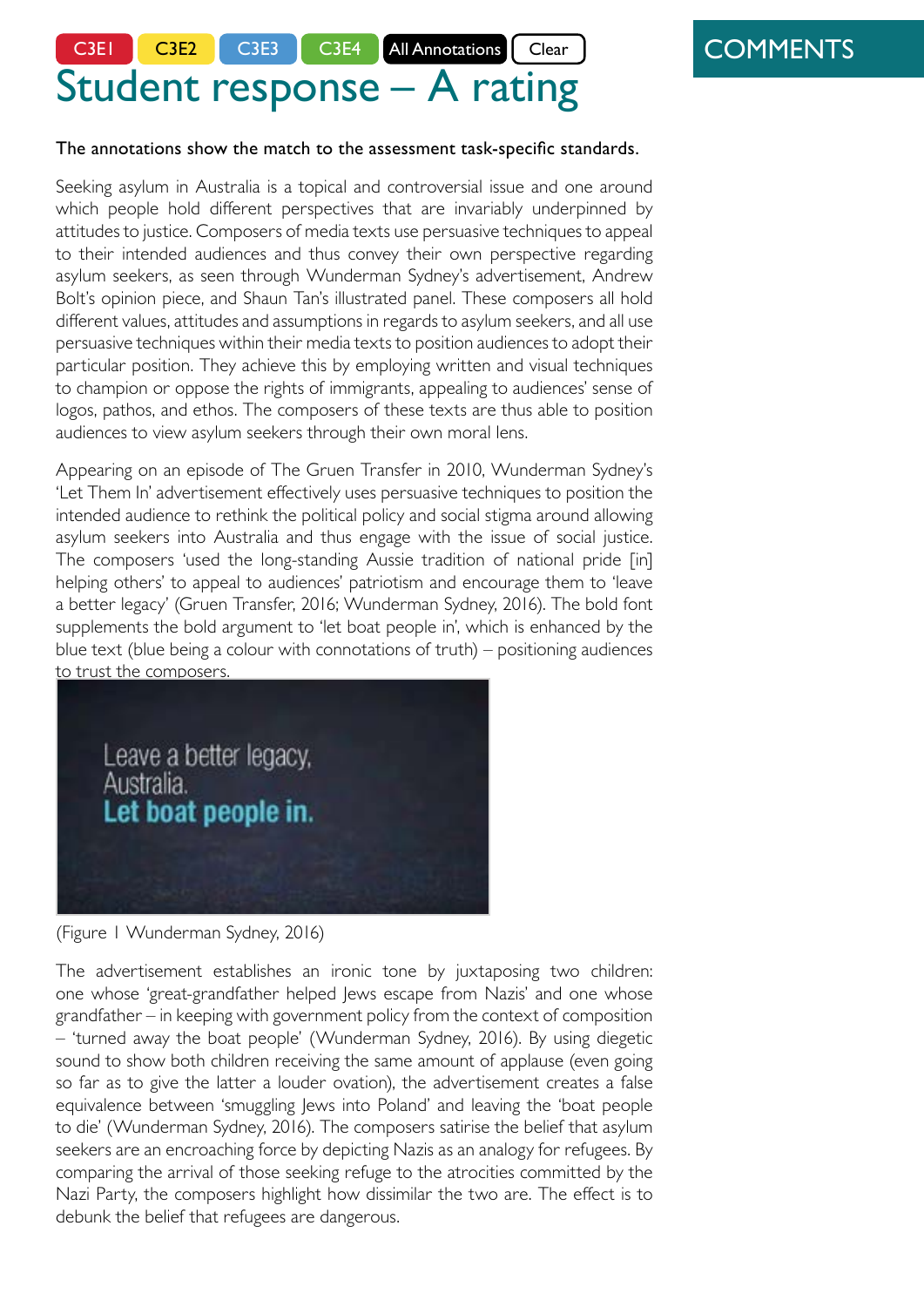C3E1 C3E2 C3E3 C3E4 All Annotations Clear

### **COMMENTS**

The composers appeal to audiences' sense of ethos as a means of convincing them that 'turning away' asylum seekers is just as barbaric as the actions of the Nazis during the Third Reich. The composers also employ a range of visual language techniques, using mise-en-scène to foreground the realism of the subject matter by spatially setting the advertisement in a standard school classroom. Further, the advertisement repeatedly shows close-ups of the children's feet as they walk to the front of the class – symbolising how children follow in their parents' footsteps.





Figure 2 (Wunderman Sydney, 2016) Figure 3 (Wunderman Sydney, 2016)

Reinforced by the repetition of these shots, the advertisement provides social commentary that resonates with audiences' desire to protect their family and leave a positive legacy. Thus, by appealing to pathos, the composers are successful in conveying their belief that the values of tolerance and acceptance are needed, especially regarding asylum seekers. Through the use of written and visual language, the composers are able to effectively position audiences to view asylum seekers through a compassionate lens that differs from Andrew Bolt's perspective.

In his opinion piece, 'Boat people drownings are a tragedy but we can't open borders', Bolt uses persuasive techniques to position his audience to view asylum. seekers as a threat to Australian society. Bolt's article contends that Australia should not open its borders to asylum seekers, and supports the Government's policies from the 2013 context of composition. Bolt's vitriolic tone immediately asserts the notion that asylum seekers deserve no sympathy, which is enhanced through his choice of diction. Bolt uses derisive language such as 'illegal', 'dangerous' and 'greedy', to denigrate asylum seekers, evoking similar sentiments of contempt in the reader; indeed, his use of colloquial expressions and inclusive language - 'we' and 'us' - evokes a sense of solidarity and creates a rapport with the audience, positioning readers to share Bolt's attitudes regarding refugees (Bolt, 2013).

Further, he appeals to pathos by using provocative phrases, including 'the fires of immigrant rage', 'unleashed evil', and 'thousands of uninvited migrants…helping themselves to what others have created', in order to incite prejudice and reinforce stereotypes of dangerous and aggressive refugees (Bolt, 2013). In vilifying asylum seekers – and delegitimising their reasons for travelling to Australia – Bolt minimises the sympathy readers may feel instead appealing to fear and patriotism to reaffirm the idea that Australia should not let immigrants 'tear down our borders' (Bolt, 2013). Bolt also uses evidence - citing the financial cost of refugees and the figure of 2000 asylum seekers attempting to enter Australia per month – to persuade his audience. In appealing to logos, Bolt lends weight to his argument and convinces the audience he has authority on the subject, positioning them to accept his contention. This is augmented by his use of rhetorical questions, such as 'what are our borders worth?', which imply an obvious answer that further positions the audience to sympathise with '[slamming] shut the door against immigrants' (Bolt, 2013). Bolt's xenophobic beliefs reflect Liberal Government policies from the context of composition, (although his extreme perspective could be considered offensive and alienate readers whose values oppose the composer's). Bolt's beliefs are informed by his conservative and nationalistic values that he seeks to elicit in

C.3 E.2, 3, 4: Concluding statements skilfully combine analysis of how particular textual elements convey perspectives, evaluation of attitudes and values within the text and a considered interpretation of how the text invites audiences to view asylum seekers.

C.3 E.2: Contrasting perspective, which is explained in three different ways by the student.

C.3 E.2, 3: Judicious selection of vocabulary anticipates the conclusion by indicating the student's negative evaluation of Bolt's perspective in combination with analysis of Bolt's rhetorical technique.

C.3 E.1: Consideration of the context of composition informs the student's evaluation of the perspective in Bolt's piece.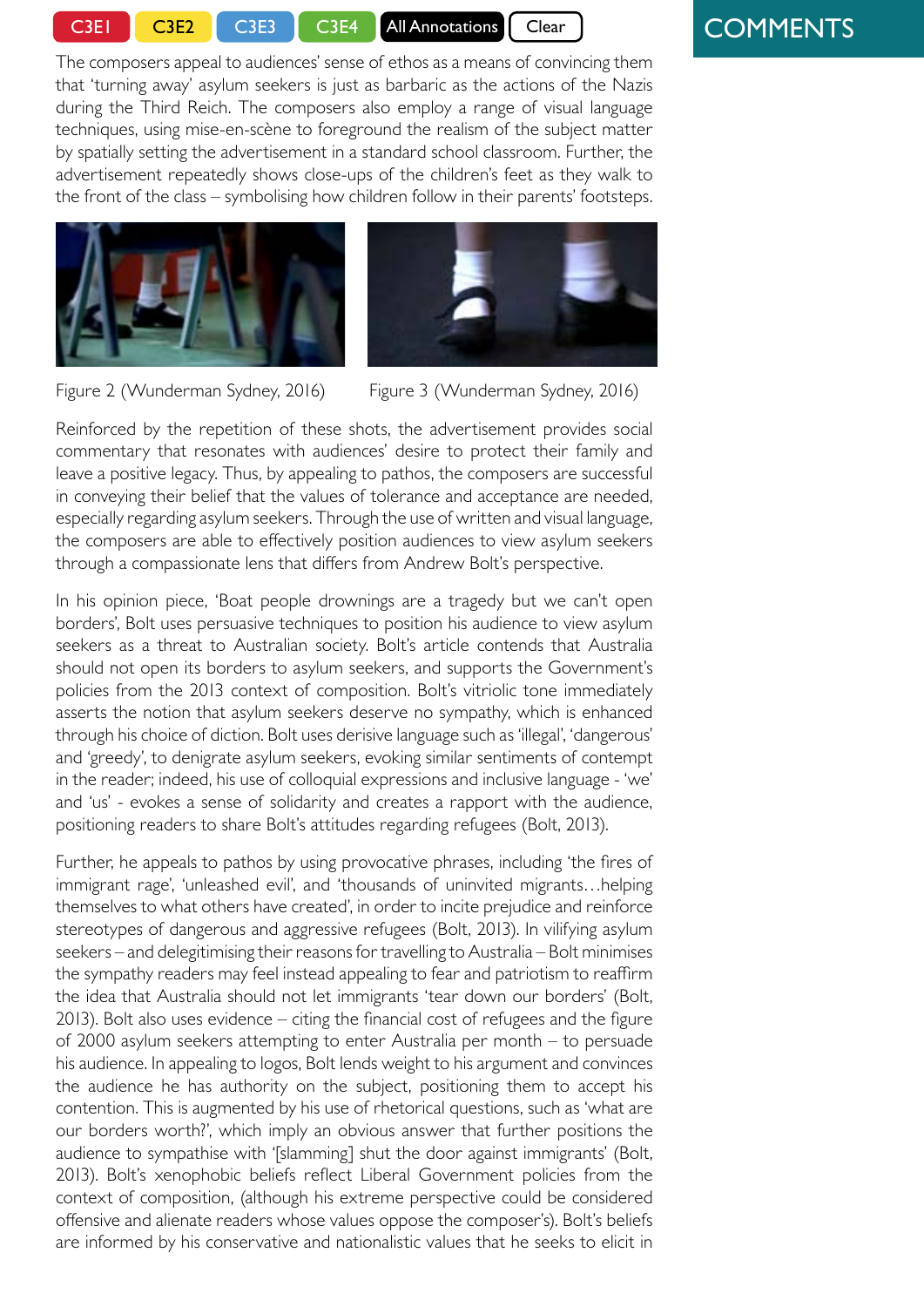C3E1 C3E2 C3E3 C3E4 All Annotations Clear

the audience, however, his attack on asylum seekers might not be viewed as the dominant reading for many; rather, a resistant reading of this text might come from readers who oppose Bolt's perspective and favour a more liberal stance regarding the need for justice in the treatment of asylum seekers. Nevertheless, Bolt effectively uses persuasive techniques to position his audience to share his perspective on asylum seekers, just as Shaun Tan does in his illustrated panel.

In his panel from The Arrival (2006), Tan effectively uses persuasive techniques to position audiences to sympathise with asylum seekers. Tan's illustration depicts a family of refugees as they emigrate to a foreign land, and limns the perspective of asylum seekers. The narrative is presented exclusively in pictures and transcends traditional genre boundaries – blurring the line between a picture book and graphic novel and, hence, reaching a broader audience. The panel's wordlessness reflects the family's loss of language in a new country; the setting and objects are as alien to the reader as they are to the immigrants and, thus, Tan invites the audience to empathise with the confusion – and exclusion – the migrants' experience. Tan uses the shadows and darkness to represent threat, creating an ominous mood and sense of danger. This is furthered by the most salient part of the image, the shadow of a large tentacle in the background that is, ostensibly, an allusion to the famous cartoon 'Mongolian octopus: his grip on Australia' (see Appendix 3). The tentacle symbolises looming danger that the family must escape, yet Tan leaves the interpretation open: it could be a literal infestation of monsters or figuratively represent political oppression, illness, or war Indeed, Tan states that "it is open to the individual reader to decide… depending on what ideas or feelings the picture may inspire" (Picture Books, 2006). Despite this ambiguity, it is clear that the family is in danger and, thus, Tan elicits a sense of urgency, positioning the audience to feel compassion for them. This is enhanced though his portrayal of a typical nuclear family with whom many readers identify, as well as the depiction of a young girl who appeals to readers' desire to protect children. Tan's pencil drawings mimic sepia photographs and strengthen the sense that the surrealist image is strongly rooted in reality, reaffirming readers' sympathy for the family's plight. The use of an open door in the background, as a symbol of new beginnings, also evokes positive connotations of their journey – suggesting that the arrival of asylum seekers leads to many new opportunities. In contrast to the aggressive tone of Bolt's article – that asserts the notion that refugees deserve no sympathy – Tan appeals to audiences' sense of pathos, challenging Bolt's claim that refugees "are only here for our jobs" (Bolt, 2013). Unlike Bolt, who eradig the validity of asylum seekers' right to asylum, Tan exhibits a more liberal an accepting perspective on refugees and champions the values of social justice a equality that were lacking in the context of composition. Tan's panel is predicated on the assumption that his audience may be unaware of why people emigrate and, thus, he seeks to enlighten his readers, empowering refugees by giving them the privileged perspective in the story. Thus, through his use of persuasive techniques, Tan effectively positions his audience to sympathise with asylum seekers.

Through the use of persuasive techniques, these composers are able to position audiences to share their own views regarding social justice and how this relates to asylum seekers. By appealing to logos, pathos, and ethos, Sydney, Bolt and Tan all seek to convince their audiences of their beliefs regarding refugees. As a contemporary Australian who has been raised to value acceptance and kindness, I am predisposed towards Sydney's advertisement – which affirmed my beliefs regarding the government policy and social stigma surrounding refugees in Australia. Conversely, Bolt's endorsement of xenophobic values challenged my perception of asylum seekers and, despite his effective use of persuasive techniques, I was

## **COMMENTS**

C.3 E.2: Consideration of different interpretations of Bolt's perspective on asylum seekers enables a complex response and anticipates the student's evaluation in the conclusion.

C.3 E.1: Sophisticated reference to a potential textual allusion appropriately expressed in the language of supposition.

C.3 E.4: Consideration of multiple interpretations.

Evaluative comparison builds towards the conclusion.

C.3 E.1: Sophisticated connection to the context of composition by considering the reason why Tan's audience might not adhere to the values privileged in his text.

Selection of verbs evaluate Tan's perspective and anticipate the conclusion.

C.3 E.4: The entire conclusion is a justification of how the student techniques, as well as considered the values embedded in the texts in order to interpret meaning and accept or reject the perspective on justice in

Values are clearly and specifically identified.

The choice of verbs evaluates the impact of the text in terms of the student's own values and articulates the reasoning underpinning the interpretations of social justice in relation to refugees.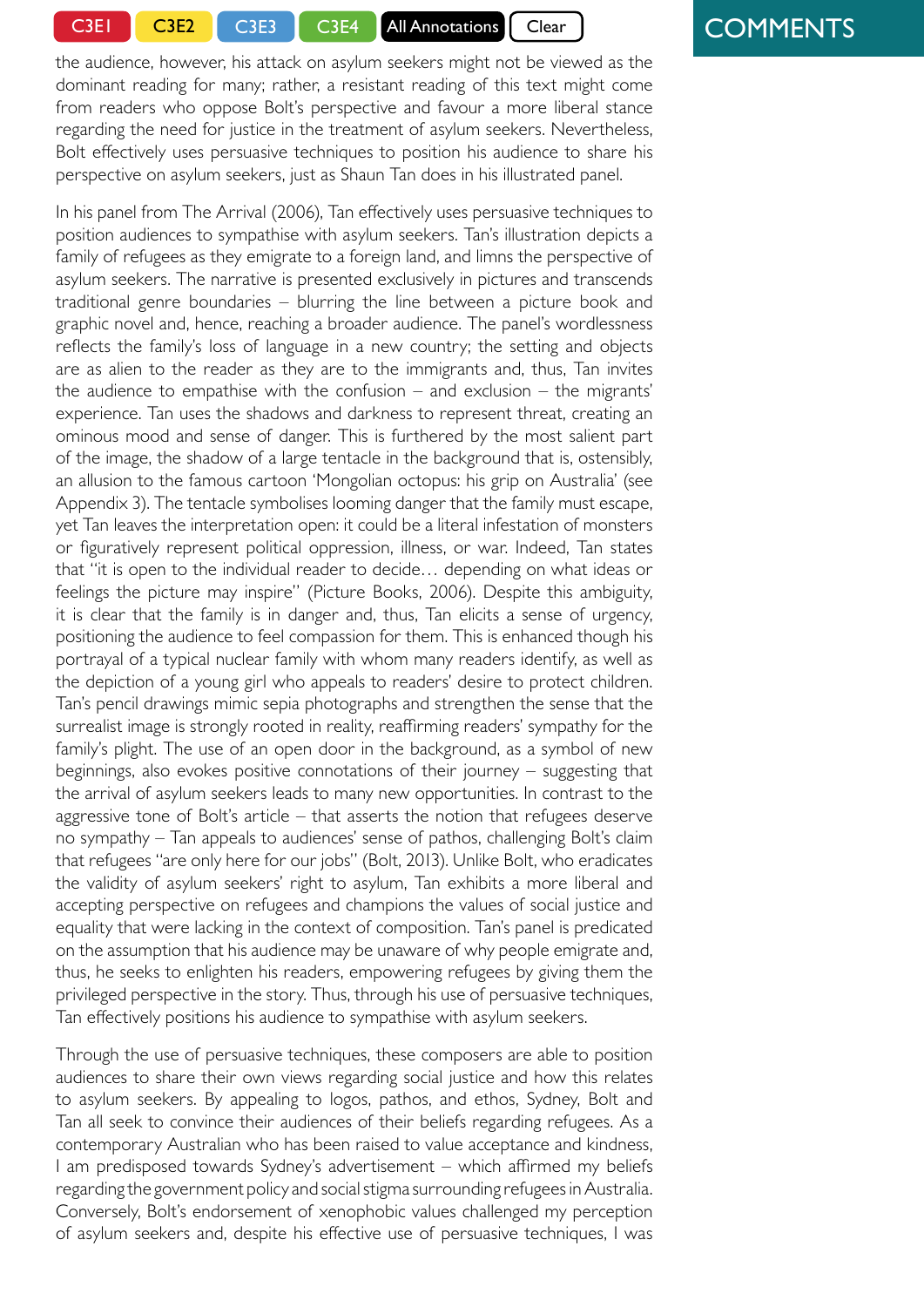C3E4 | Clear

alienated as a reader due to our conflicting values. Finally, I found that Tan's panel aligned with my attitude regarding the arrival of immigrants to Australia; his use of visual language allowed me to sympathise with asylum seekers and adopt his moral stance on the legitimacy of the rights of those seeking asylum in Australia and the need for a more just approach.

### **Works Cited:**

Bolt, Andrew. 'Boat people drownings are a tragedy but we can't open borders.' Herald Sun, 6 Oct. 2013, www.heraldsun.com.au/news/opinion/boatpeople-drownings-are-a-tragedy-but-we-can8217t-open-borders/news-story/ c38bb6e368f536912325ff8d9466f19a. Accessed 28 Sept. 2017.

Tan, Shaun. The Arrival. Scholastic Inc., 2006.

'The Arrival'. Picture Books, 2006, www.shauntan.net/books/the-arrival.html. Accessed 28 Sept. 2017.

'The Mongolian Octopus: his grip on Australia 1886.' The Bulletin, 21 Aug. 1886, dictionaryofsydney.org/media/1672. Accessed 28 Sept. 2017.

'The Pitch: Let Them In.' Gruen Transfer, 10 Dec. 2016, www.abc.net.au/tv/ programs/gruen/. Accessed 28 Sept. 2017.

Wunderman Sydney. Let Them In. YouTube, 10 Dec. 2016, www.youtube.com/ watch?v=BypPq\_f1Hmg. Accessed 28 Sept. 2017.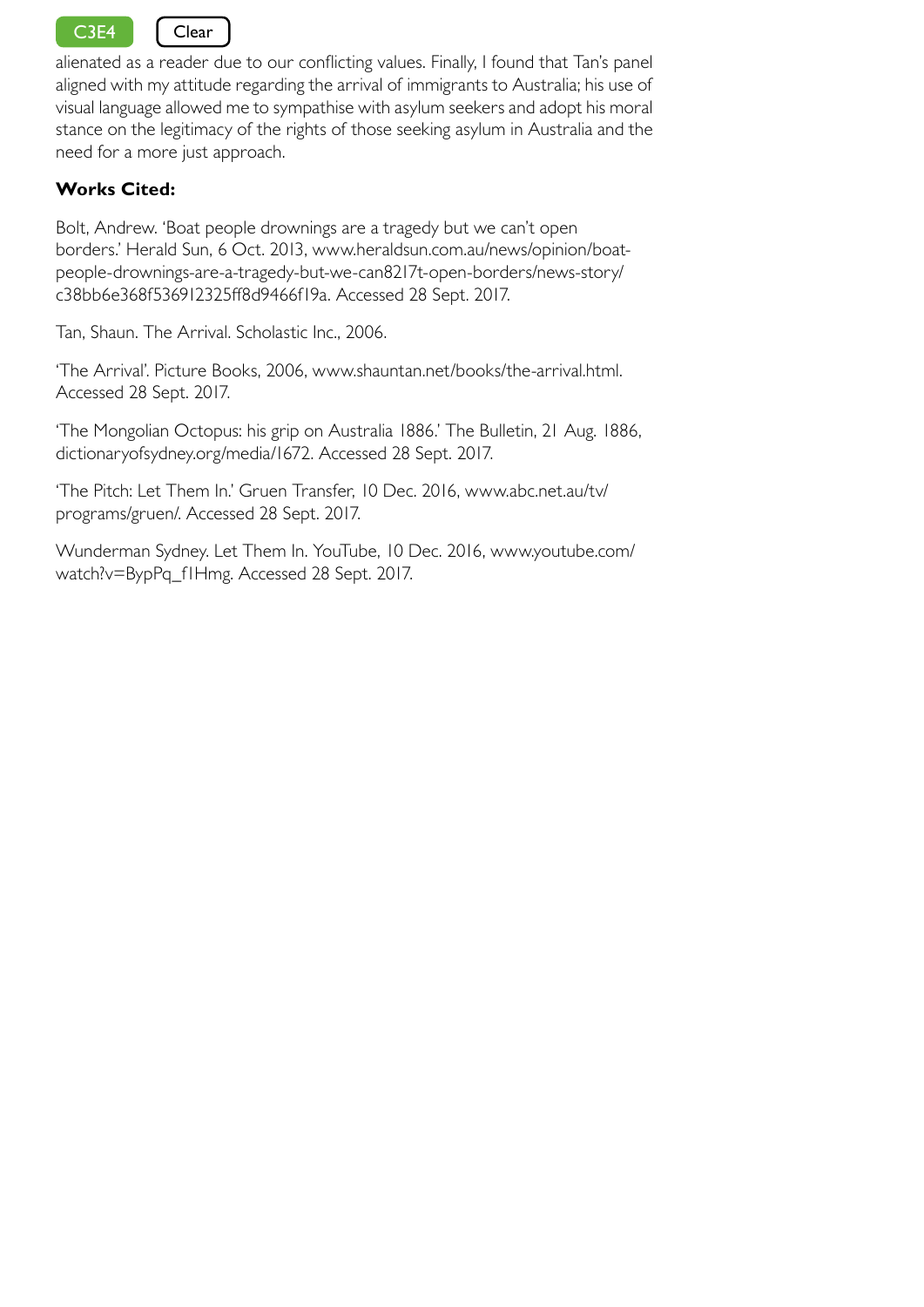C3E1 | C3E2 | C3E3 | All Annotations | Clear

# **COMMENTS**

# Student Response - B rating

#### The annotations show the match to the assessment task-specific standards.

This analytical essay will be reviewing the use of language and embedded perspectives in three different texts in relation to environmentalism and sustainability. The three texts "Pumped: Who is benefitting from the billions spent on the Murray-Darling?", "LGTF Oakhampton Bay" picture and the article "Forestry Tasmania downsized, renamed Sustainable Timber Tasmania" each relates to sustainability in different contexts while comparing environmentalism to economic gain. Embedded perspectives are uncovered through the different opinions of individuals and businesses on both sides of the debate. Each text differs with environmental situation, but they present an argument which includes economic gain attempting to overrule community opposition. The language used throughout the texts can generate controversy as arguments and statements are made enforcing ideas. Whereas the audience is inclined to feel empathetic when language reflects peoples struggles.

Sustainability is the broad ideology shared between the texts as all three apply it in a similar context. The idea of sustainability is heavily looked at in this Murray-Darling Four Corners investigation. The investigation reviews the unfair and detrimental allocation of water out of the Murray-Darling River. People, communities and farms further down the river are struggling for water due to little water flow from excessive pumping. The purpose of the investigation is to reveal an unresolved problem which affects many people and educate the audience on how a significant Australian river is on the verge of collapse after billions of tax payers dollars has been spent trying to resurrect it.

Linton Besser conducts a professional investigation into the state of the river with: a community minded perspective, He is on site, then and there, interviewing people who are directly affected by the river. The narration of the investigation produces a clear, helpful message revealing facts and truth. Many people are interviewed equally and share the same thoughts on the situation. Not only do people rely on the river but wildlife and stock use it as a major water source. This is a realworld problem presented from an ethical and environmental context. Although the investigation is neutral and many allegations are raised, it invites the audience to agree with people's opinions and feel a level of empathy towards them. "What's going to happen to the rest of us who are trying to just have a shower, brush our teeth and let our sheep and cattle have a drink of water when you're standing on the riverbank and all you can see is a puddle of water, but you know that people upstream have huge amounts of water?"(Besser, 2017) says a Grazier. This quote gives an insight into the state of the river and through language, it visualises the empty river for the audience. Examples such as having a shower or brushing teeth represent the very fundamentals of living. When people are desperate, the audience is invited to show empathy or remorse for those people and their situation. When phrases such as "puddles of water" or "but you know that people upstream have huge amounts of water" are used, it is giving very clear cut and visual thought. This will create both controversy and anger because the audience will recognise there is a problem and start to believe the allegations are in fact truthful.

C.3 E.1 The basic context of place is identified in the title of each text. The socio-political context is clearly stated.

C.3 E.1, E.2 The introduction is analytical because it frames reporting on the debate through multiple environmental contexts

and individual points of view, as well as recognising the disposition of one perspective (economic) to dominate over the other (sustainability/environmentalism).

C.3 E.2, 3 Perspective and methodology are connected to an educative purpose.

#### C.3 E. 1, E.2, E.3, E.4 The

connection between context and perspective is analysed through the source and representation of opinions. The invited audience response is identified.

C.3 E.3 Analysis of the impact of particular examples of language in shaping the invited reading.

Paragraphs on Four Corners report and protest picture deleted.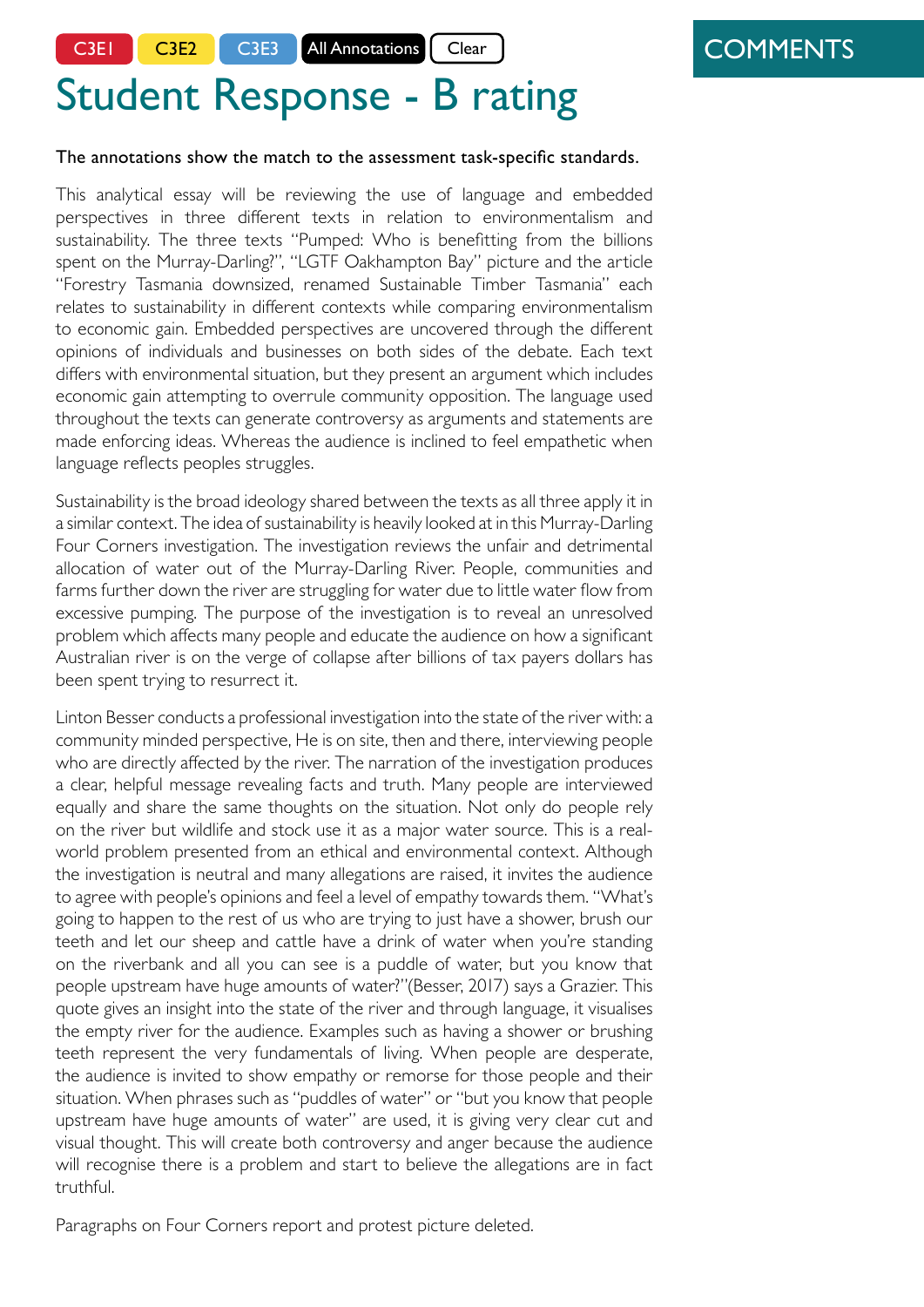C3E1 C3E2 C3E3 C3E4 All Annotations Clear

The title of the forestry article "Forestry Tasmania downsized, renamed Sustainable

Timber Tasmania" provides an appealing title from an environmental view. This new name gives a big sustainability impression, using language intelligently. The audience will be more inclined to think positively about the new name change and believe that the company is sustainable. Georgie Burgess the writer of the article must present facts, but also voice the opinions of people, specifically politicians such as Guy Barnett and Cassy O'Connor. The article is broadly about the revamp of Forestry Tasmania, but also the opening of an additional four hundred thousand acres of forest for logging by 2018. This article is from the public eyes point of view, as it is being presented in the news. Mr Barnett described this allocation of land as a "wood bank", which could be considered a metaphor, relating the forest to a real bank. He further says "We need to find a lower cost supply of timber, At the heart of the problem is the board's advice that more than a quarter of its high-quality saw log costs more to produce than it is to recover from current prices. That is costing money and the bill ends up with the taxpayer — it can't continue."(Burgess, 2017) This is from a business perspective and could be considered more of an economic sustainability problem, highlighting the fact that the current timber industry is unsustainable, producing an interesting contrast to the question as this quote combines economics and unsustainability. Mr Barnett, could be considered a voice for the working-class or community, especially for those involved in the forestry and timber industries. The phrase "the bill ends up with the tax payer" emphasizes this voice as the tax payers are individuals with less of a say and who are ultimately effected by this decision. He uses an idiom: "at the heart of the problem", meaning at the centre of the problem. This may make his argument seem more appealing.

Greens leader Cassy O'Connor expresses a different opinion: "This is all about the Liberals wanting to pick a fight over forests in the lead up to the next election, those are forests that were independently verified as being high conservation value"(Burgess, 2017). The language used in this quote, accusing the opposition of wanting to pick a fight causes controversy, as it is provocative. She could be considered a voice for environmentalists and opposing people against the opening of forests. She believes that the forests were "verified as being high conservation value" and that they should stay closed. This reveals an environmental perspective from a political context. These two political opinions collectively produce controversy, from both environmental and economic perspectives. They disagree with each other over the allocation of forests, causing a degree of conflict.

All texts are different, but present similar environmental problems relating to sustainability. The use of language especially quotes from interviewed people help convey messages from individuals with differing opinions. While the forestry article is a news report, the Murray-Darling Four Corners investigation and LTFG poster are both heavily implemented through a community perspective. The Four Corners investigation reveals the current situation and the outcome if economic gain is consistently put ahead of sustainability along the Murray-Darling river. The forestry article in contrast is more political but still includes a conflict over a possible sustainability problem. Controversy is a common theme, while empathy is encouraged in the Murray-Darling investigation as people are shown to be struggling for water. Contexts vary from political, community and businesses. Language is used similarly to provide facts but also persuade the audience into agreeing with their opinion. The forestry article and poster both show this. The quotes from Guy Barnett and Cassy O'Connor present two sides of an argument, but provide an insight into opinions and the voices of people.

# **COMMENTS**

C.3 E.3 Analysis of how language in the title shapes audience response. This paragraph focuses on analysing how the perspectives are reported.

C.3 E.1, E.2 Connection between perspective and context of reception.

C.3 E.3 Explanation of a rhetorical device.

C.3 E.2 Consideration of a different perspective to sustainability and analysis of the appeal of language. Analysis of different perspectives and synthesis of these results in evaluation.

C.3 E2 The perspective is connected with context.

power of language

C.3 E.4 Interpretation of how the two perspectives conflict within

C.3 E.2. Summation of the three texts privileges "a community perspective" and connects with the persuasive power of "empathy".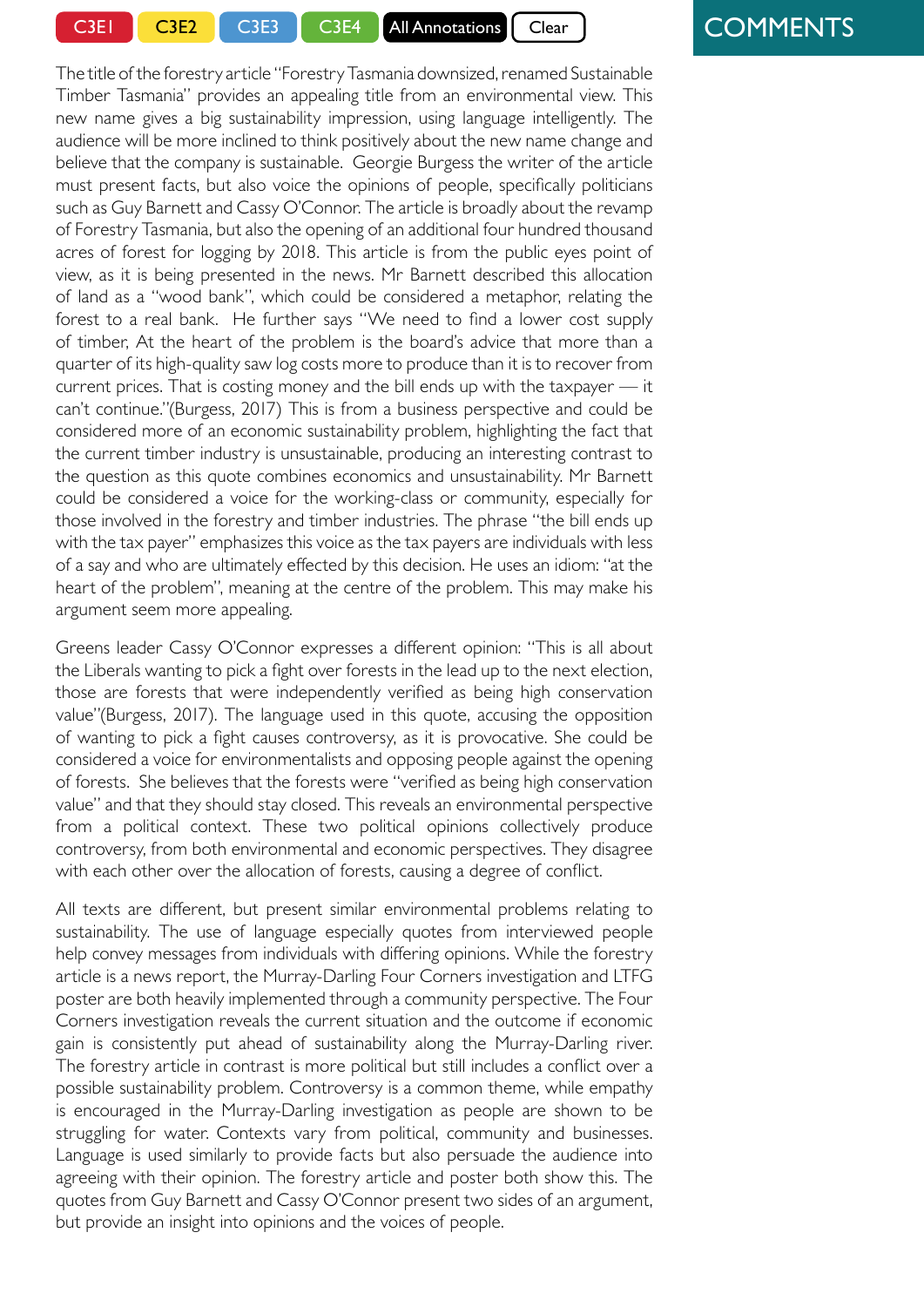

The poster is community driven by people opposing the fish farms. It is a clear perspective on the debate and the language highlights this and delivers the message, hinting at the detrimental effects. All texts overall relate to the core ideology of sustainability.

### References

Burgess, Georgie "Forestry Tasmania downsized, renamed Sustainable Timber Tasmania". ABC news, 8 September 2017, http://www.abc.net.au/news/2016-10- 26/forestry-tasmania-downsized-renamed-sustainable-timber-tasmania/7965564

Besser, Linton, et al. "Pumped: Who is benefitting from the billions spent on the Murray-Darling?". Four Corners, 8 September 2017, http://www.abc.net. au/4corners/stories/2017/07/24/4705065.htm

N.A, "Tell Tassal to dump their plans for Oakhampton bay". LGTF, 8 September 2017, http://www.lgtf.com.au/

# **COMMENTS**

C.3 E.4 - Student's generalized perspective lacks a specific contention; although, use of the phrase "hinting at the detrimental effects" and emphasising "the voices of the people" privilege a sustainability perspective over an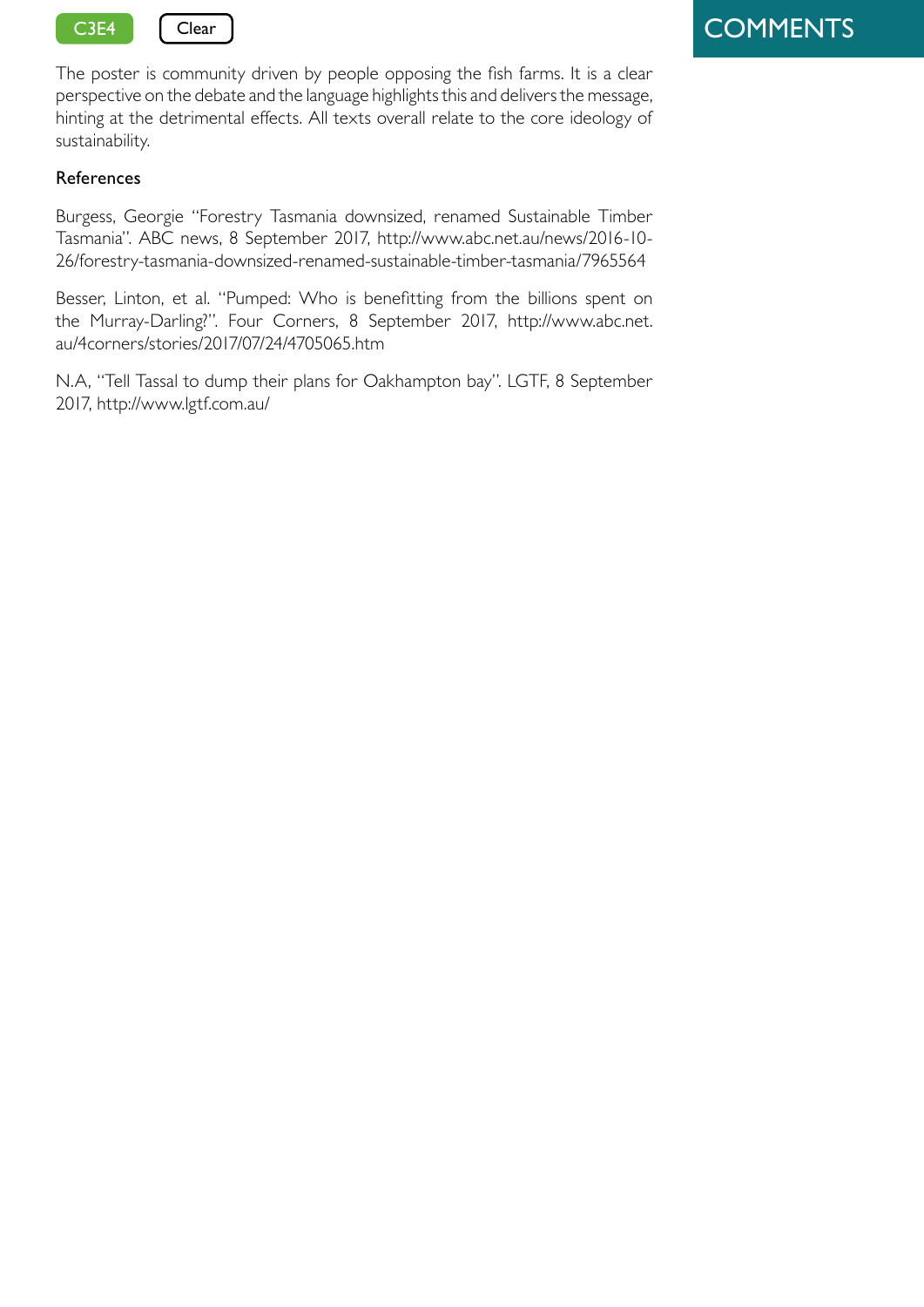C3E1 | C3E2 | C3E3 | All Annotations | Clear

### **COMMENTS**

# Student response – C rating

The annotations show the match to the assessment task-specific standards.

The sentencing in the murder Case of Oscar Pistorius killing his girlfriend in the bathroom with a pistol has created controversy in South Africa. Pistorius shot four rounds at his wife through the bathroom door. At the end of the court case, which extended over several months, Pistorius was finally sentenced to six years for what he has done. Reporting on the murder case with Pistorius focusses on the justice perspective, but also relates to ideologies of feminism and racism. The creators of the article, 'Oscar Pistorius' six year sentence sparks shock, outrage: 'embarrassment to the justice system''' from the Sydney Morning Herald; a YouTube video, 'Oscar Pistorius to face murder charge over girlfriend's shooting'; and a meme, 'The Oscar Pistorius drinking game, every time someone goes to the bathroom someone has to take 4 shots', shape audience response to the Pistorius case by reinforcing Pistorius' guilt and questioning the justice of the judge's sentencing as being too short. Many people think that Pistorius is getting away with 'cold blooded murder' and he should be getting more time or life in prison. Members of Pistorius' family agree with the 'justice' that is served to Oscar. In addition, being famous for a sport does help with his case because his fans do not want to see him fall and lose his career. By contrast, a few people have posted on Twitter on the Sydney Morning Herald news site, questioning the influence of race in the sentencing: 'if he were black he would be getting a lifetime in prison, not a few years'. This shows that many people are disappointed with the outcome of a light sentence and they want justice for his wife and her family.

Paragraph on the news article deleted.

There are many ideologies that have a resemblance with the Oscar Pistorius Court Case. The Ideology of feminism comes into place when the African National Congress Women's League said, "It is an insult to women in this country". This quote just doesn't relate to the all the women in South Africa. It also relates the relationship that the spokeswoman has for the judge and for her pride she has for the country (The Sydney Morning Herald, 2016). In the three-minute video there was a woman police officer pointing out of what Oscar had done and what is doing at that time. She said that they were sending him to go check if he was under any drugs or alcohol. They took him into custody and it shows that she is giving everyone that was in the interview and the people that were watching justice. Many people knew that after this murder scene that things were going to go downhill for Pistorius. This three-minute video also fits in with the feminism perspective because it is a Police Woman talking about the murder from Pistorius to his wife. But while it fits in with the feminism perspective it has the theme of justice because, most people that are giving the Police Officer an interview they want justice for Pistorius (The Guardian, 2013).

In the news article, it pointed out that Pistorius was trying to get fewer years in prison by using his disability and his fame in defence of the court case. 'His defence argued that his disability and mental stress that occurred in the aftermath of the killing should be considered as mitigating circumstances to reduce his sentence'. This is telling us that Pistorius is 'sucking up' to the judge to get less time in prison. This did help Pistorius, being famous for athletics and being disabled with a 'mental stress' does put Pistorius in a better position for his sentence.

C.3 E.1 The introduction begins by establishing context in a basic way by referring to the country in which the events take place and are reported.

C.3 E.2 The embedded perspective is named and other potential perspectives are identified.

C.3 E.2, E.4 Once the

perspectives are nominated, the introduction alternates between explanation of how the perspectives are represented in the reporting and the student's interpretation of the texts.

C.3 E.2 The first body paragraph connects gender: judge, the spokeswoman, police woman and the victim with different interpretations of justice and the context of activism in South Africa. The student explains that there are other female voices calling for justice in addition to the judge's sentencing. The student indicates the dominant reading by referring to "most people".